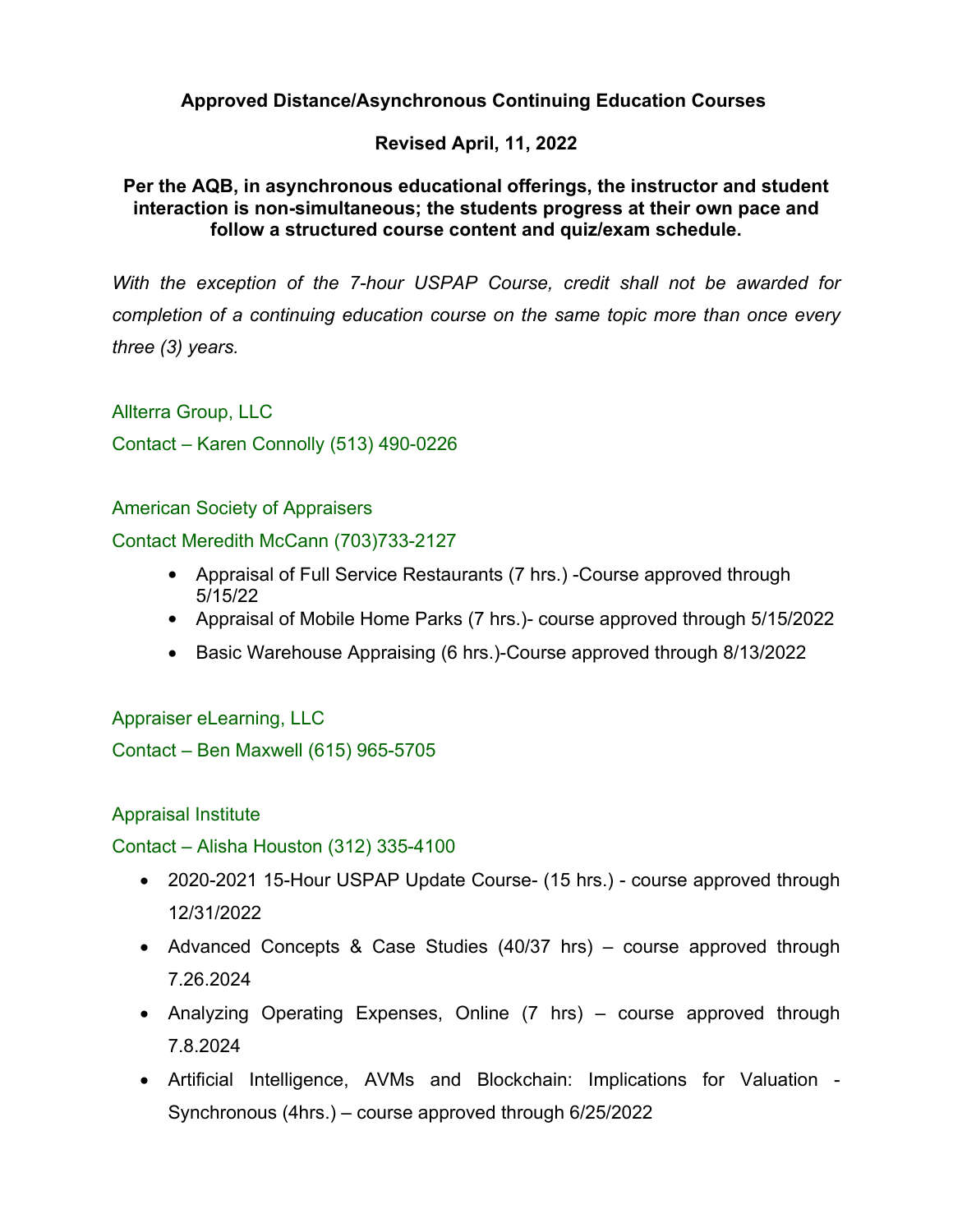- Business Practices and Ethics Synchronous (6 hrs.)- course approved through 6/25/2023
- Case Studies in Appraising Green Residential Buildings (7 hrs) course approved through 7.6.2024
- Complex Litigation Appraisals Case Studies (7 hrs.)- course approved through 1/4/2023
- Contract or Effective Rent: Finding the Real Rent (4 hrs.)- course approved through 1/4/2023
- Desktop Appraisals (Bifurcated, Hybrid) and Evaluations (7 hrs.)- course approved through 4/17/23
- Introduction to Green Buildings: Principles & Concepts (7 hrs) couse approved through 7.6.2024
- Measure it Right: Using the ANSI-Z765 2013 Standard for Residential Properties (4 hrs.)- course approved through 1/25/2023
- Online Appraisal of Manufactured Homes (7.5/8.5)- course approved through 10/13/2023
- Online Appraisal of Medical Office Buildings (7 hrs)- course approved through 2/20/2023
- Online Appraising Automobile Dealerships (7 hrs.)- course approved through 11/27/2023
- Online Appraising Condominiums Coops and PUDS (7 hrs.)- course approved through 8/5/2023
- Online Appraising Convenience Stores (7 hrs.)– course approved through 5/22/2024
- Online Business Practices & Ethics (5 hrs.)– course approved through 02/11/2023
- Online Case Studies in Appraising Green Commercial Buildings (15 hrs.) course approved through 5.22.2023
- Online Data Verification Methods (7 hrs.) course approved through 4/17/2024
- Online Excel Applications for Valuation (8hrs.)-course approved through 12/20/23
- Online Expand Your Practice: Arbitration Do's and Don't's (7 Hrs.) Course approved through 12.22.2024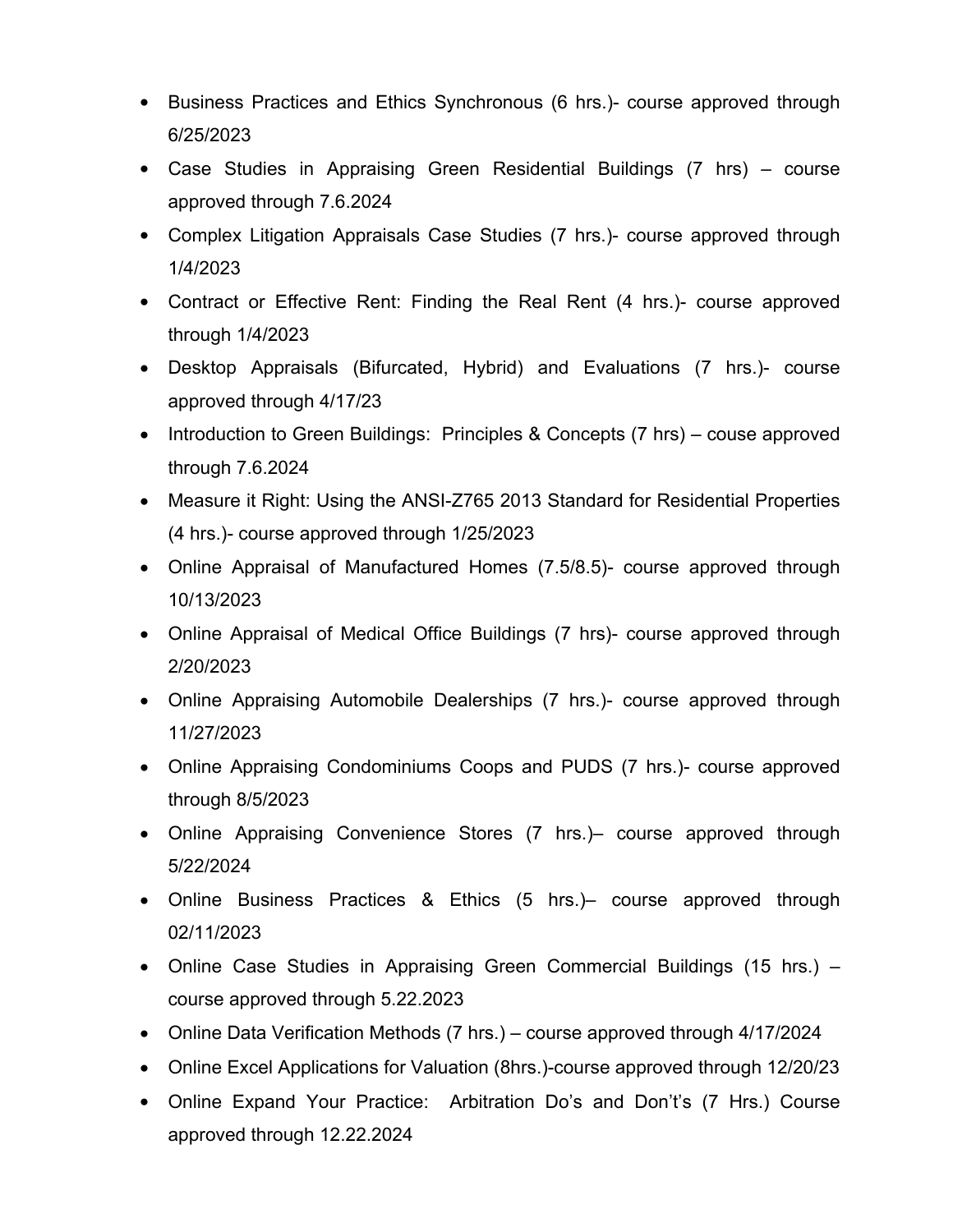- Online FHA Appraising Principles and Procedures (7 Hrs.) Course approved through 4.9.2025
- Online Forecasting Revenue (7 hrs.)- course approved through 2/28/23
- Online Fundamentals of Apartment Appraising (7 Hrs.) Course approved through 4.2.2025
- Online Fundamentals of the Uniform Appraisal Standards for Federal Land Acquisitions (UASFLA) (4 hrs) – course approved through 6/18/2022
- Online Basic Appraisal Principles (28 hrs.) course approved through 6/12/2023
- Online Case Studies in Appraising Green Commercial Buildings (15 Hrs.) course approved through 5.22.2023
- Online Practical Applications of the Residential Sales Comparison Approach (4 hrs) – course approved through 12/20/2022
- Online Rapid Response: Market Analysis in Volatile Markets (28 Hrs.) Course approved through 10.8.2024
- Online Rates and Ratios: Making Sense of GIMs, OARs, and DCF (7 hrs.) course approved through 8/4/2023
- Online Real Estate Finance, Statistics & Valuation Modeling (14 hrs.) course approved through 6/1/2022
- Online Residential and Commercial Valuation of Solar (14 hrs.)- course approved through 09/27/2023
- Online Residential Report Writing & Case Studies (14 hrs.) course approved through 10/11/2022
- Online Residential Market Analysis and Highest & Best Use (14 hrs.) course approved through 8/8/2022
- Online Residential Sales Comparison & Income Approach (28 hrs.) course approved through 10/21/2022
- Online Residential Site Valuation and Cost Approach (14 hrs.) course approved through 3.23.2023
- Online Small Hotel/Motel Valuation: Limited Service Lodging (7 hrs.)– course approved through7/8/2022
- Online Thinking Outside the Form (4 hrs.) course approved through 02/24/2024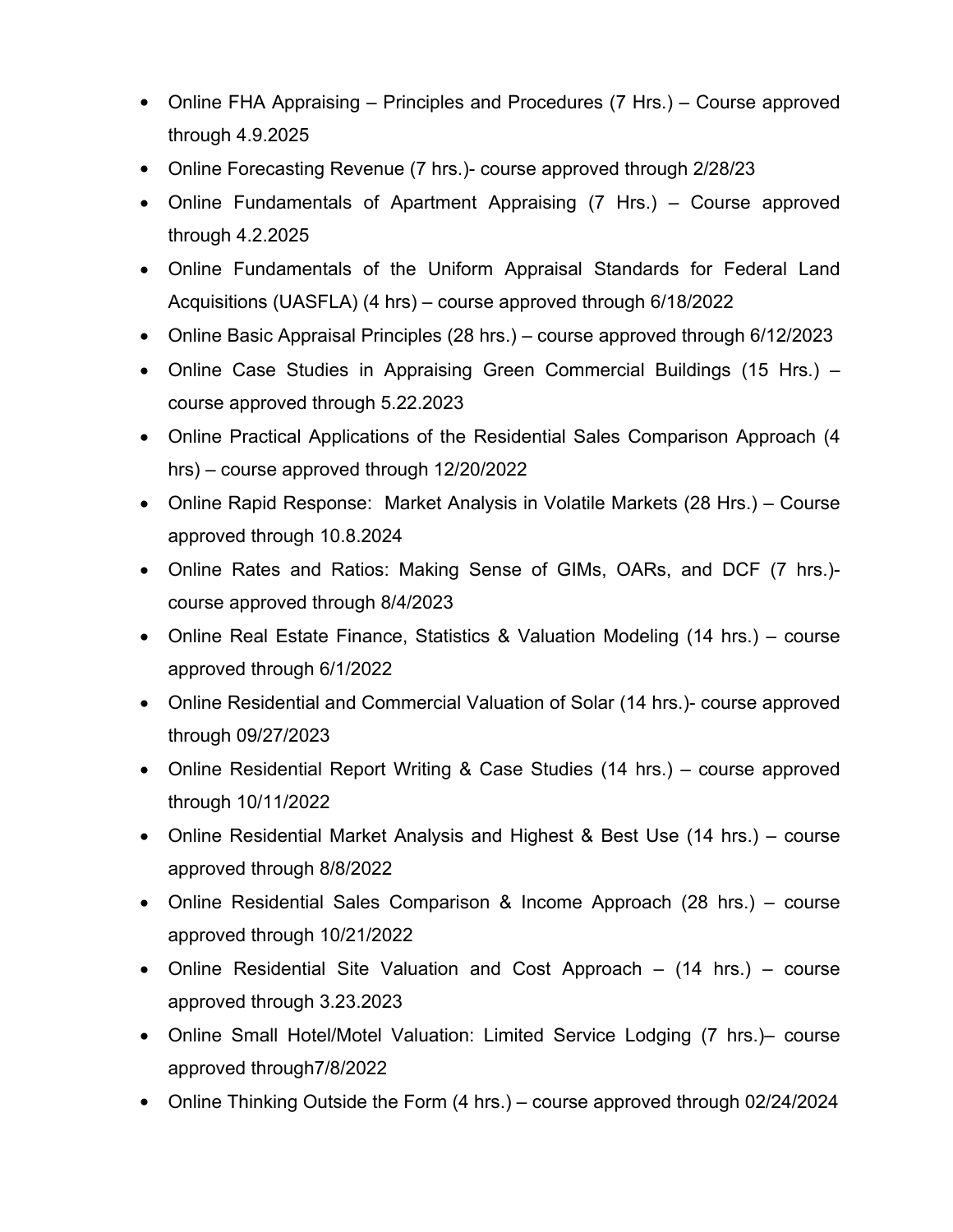- Online Valuation Resources for Photovoltaic Systems (3 hrs) course approved through 12.11.2024
- Quantitative Analysis (35/32 hrs.) course approved through 04/22/23
- Residential Site Valuation and Cost Approach Synchronous (15 hrs.) course approved through  $3/23/2023$
- Review Case Studies General (30/32) course approved through 7.20.2024
- Review Theory General Synchronous (33 hrs.)- course approved through 2/20/2024
- Review Theory Residential Synchronous (17/15 hrs.)- course approved through 1/28/2023
- Review Case Studies Residential Synchronous (15/14 hrs.) course approved through 3/30/2023
- Using Spreadsheet Programs in Real Estate Appraisals (7 hrs.)- course approved through 12/4/2022
- Online Business Practices & Ethics (6 hrs)- course approved through 2/11/2023
- Online General Appraiser Sales Comparison Approach (30/27 hours) course approved through 6/1/2022
- Online General Appraiser Income Approach, Part 2 (30 hours) course approved through 6/28/2022
- Online The Appraiser's Guide to Expert Witnessing (7 hrs.)- course approved through 12/16/2023
- Online Understanding and Appraising Residential REOs (4 hrs.) course approved through 6/24/2022
- Online Using Your HP12c Financial Calculator (7 hrs.) course approved through 7/17/2022
- Supervisory Appraiser Trainee Appraiser Synchronous (4 hrs.)-Course approved through 7/8/2023

Appraisal University

Contact – Kevin Underriner (603) 570-4812

The Columbia Institute Contact- Alisha Tarwater (800)766-1936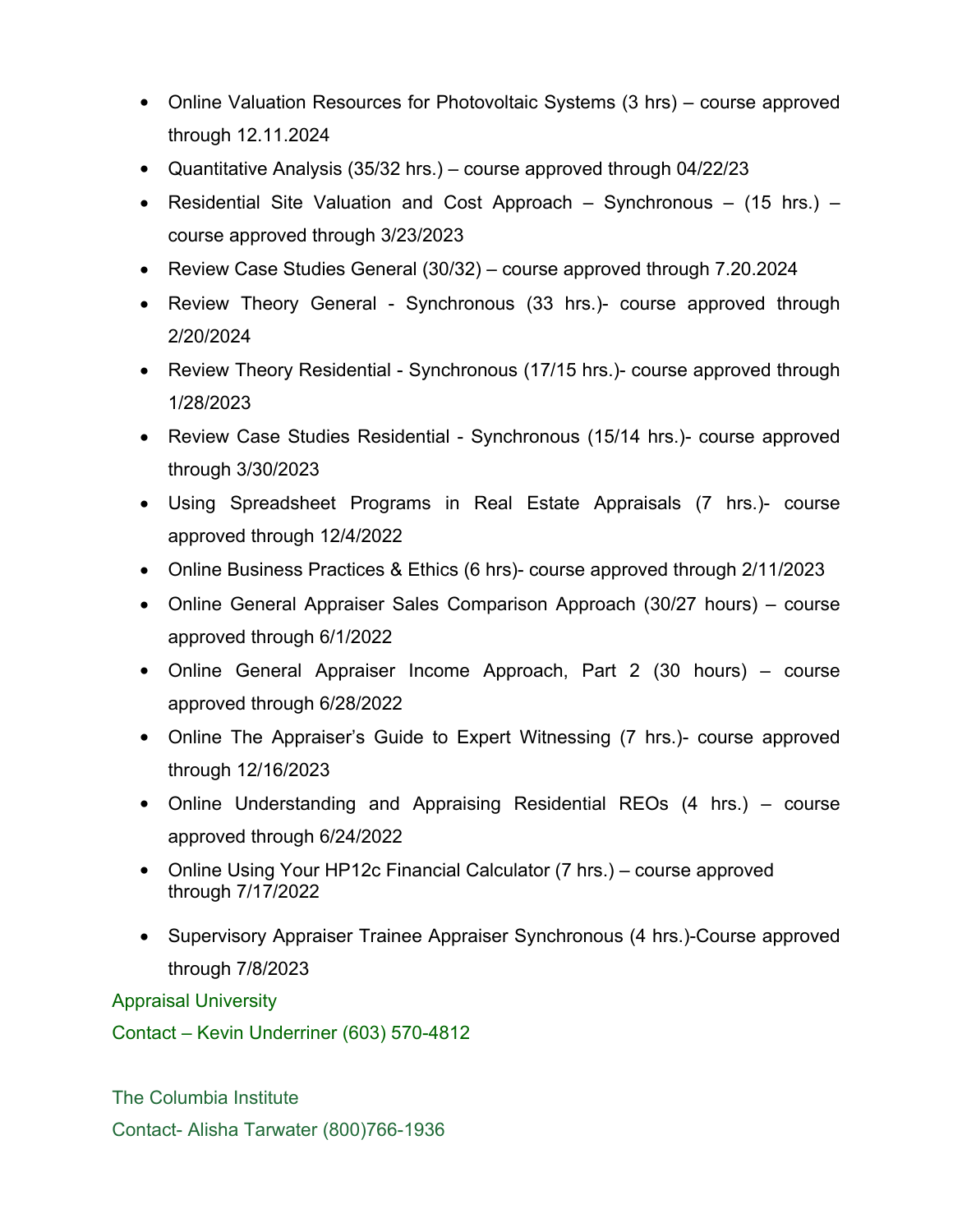- Covering all the Bases in Residential Reporting (7 hrs.)- course approved through 02/12/2024
- Defensible Appraising (7 hrs.)- course approved through 1/7/2023
- Desktop Appraisals: Next Generation Valuations LITE (5 hrs.)- course approved through 5/2/22

# Dynasty School

## Contact- Steven Fung (800)888-8827

Statistics, Modeling and Finance (14 hrs)- course approved through12/22/22

### Hondros College of Business

Contact – Sarah Comiskey (614)508-7254

- Basic Construction Review (7 hrs.) course approved through 7/5/2022
- Basic Residential Appraisal Procedures (28 hrs)- course approved through 4/25/23
- Basic Residential Appraisal Principles (28 hrs.)- course approved through 6/27/2023
- Defensible Appraising (7 hrs.) course approved through 1/7/2023
- FHA and VA Today (7 hrs.) course approved through 1/31/2023
- Market Analysis & Highest and Best Use (14 hrs.) course approved through 8/5/22
- Residential Sales Comparison and Income Approaches (14 hrs.) course approved through 8/19/22
- Residential Site Valuation and Cost Approach (15/14 hrs)- Course approved through 8/6/2022
- Statistics, Modeling, and Finance (14 hrs.) course approved through 8/17/2022

### McKissock, LP

### Contact – Customer Service Representatives (800) 328-2008

Appraising for the VA (5 hrs.)- course approved through 9/28/2023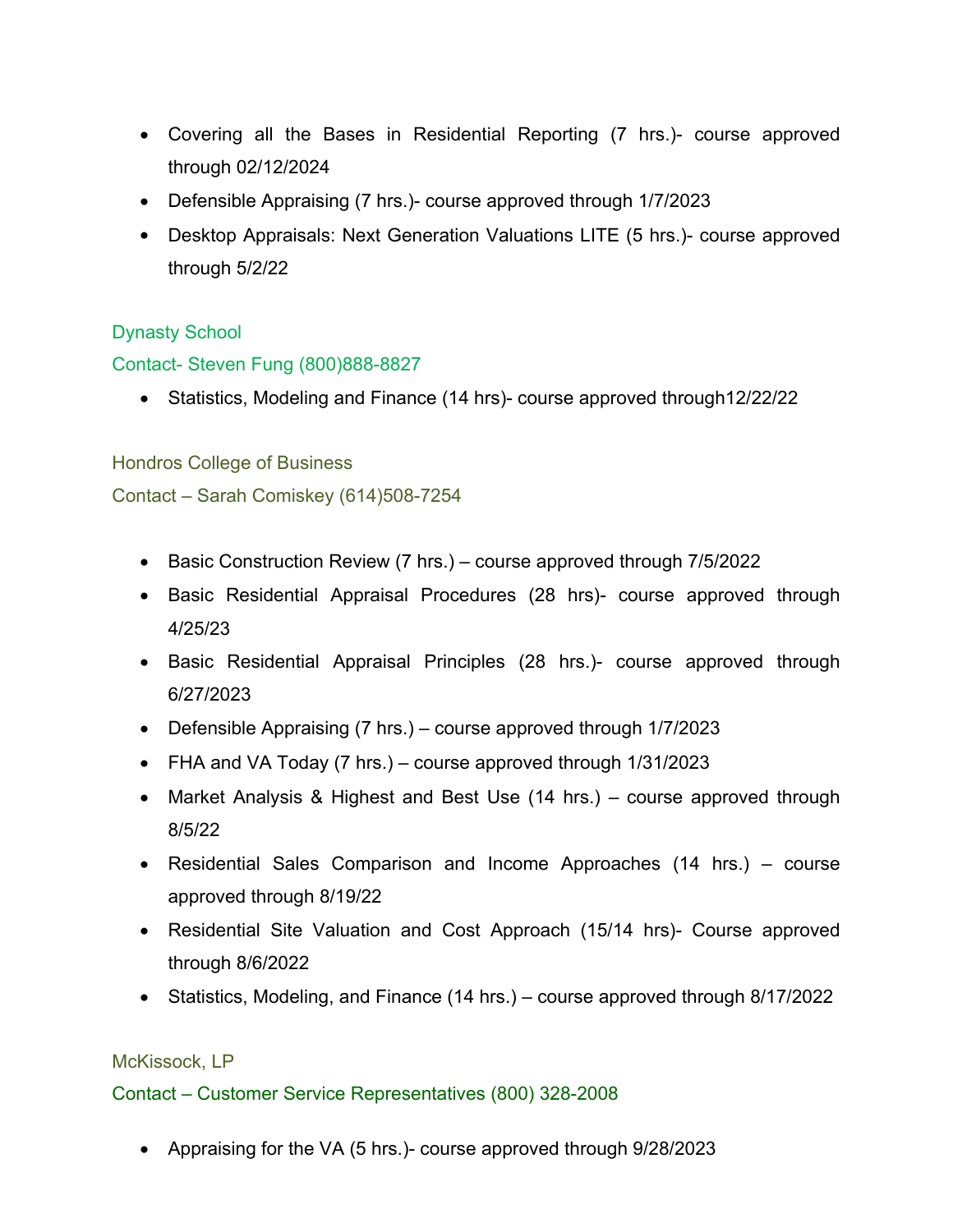- Advanced Residential Applications and Case Studies (15 hrs) course approved through 1/2/2023
- Analyze This! Applications of Appraiser Analysis (4 hrs)- course approved through 1/22/2023
- Appraisal of Fast Food Facilities (7 hrs.) course approved through 6/11/2023
- Appraisal of Industrial and Flex Buildings (7 hrs.)- course approved through 7/6/23
- Appraisal of Industrial Incubators (7 hrs.) course approved through 9/22/2023
- Appraisal of Land Subject to Ground Leases (7 hrs.) course approved through 7/26/2023
- Appraisal of Owner-Occupied Commercial Properties (7hrs.) course approved through 10/28/2023
- Appraisal of REO and Foreclosure Properties (7 hrs.)- course approved through 12/28/2022
- Appraisal of Self-Storage Facilities (7 hrs.)- course approved through 10/21/2022
- Appraisal Subject Matter Electives (20Hrs) course approved through 6.16.2025
- Appraising Small Apartment Properties (6 hrs.)- course approved through 08/24/2024
- Appraising Small Apartment Properties Live Webinar (4 hrs.)- course approved through 10/31/2023
- Appraising Today's Manufactured Homes (7 hrs.)- course approved through 2/24/2023
- Avoiding Mortgage Fraud for Appraisers (7 hrs.) course approved through 6/16/2024
- Best Practices for Completing Bifurcated and Hybrid Appraisals (3 hrs.) course approved through 9/27/2023
- Commercial Land Valuation (4 hrs.)- course approved through 6/17/2022
- Complex Properties: The Odd Side of Appraisal (7 hrs.) course approved through 6/23/2023
- Divorce and Estate Appraisals: Elements of Non-Lender Work (4 hrs.) course approved through 6/19/2022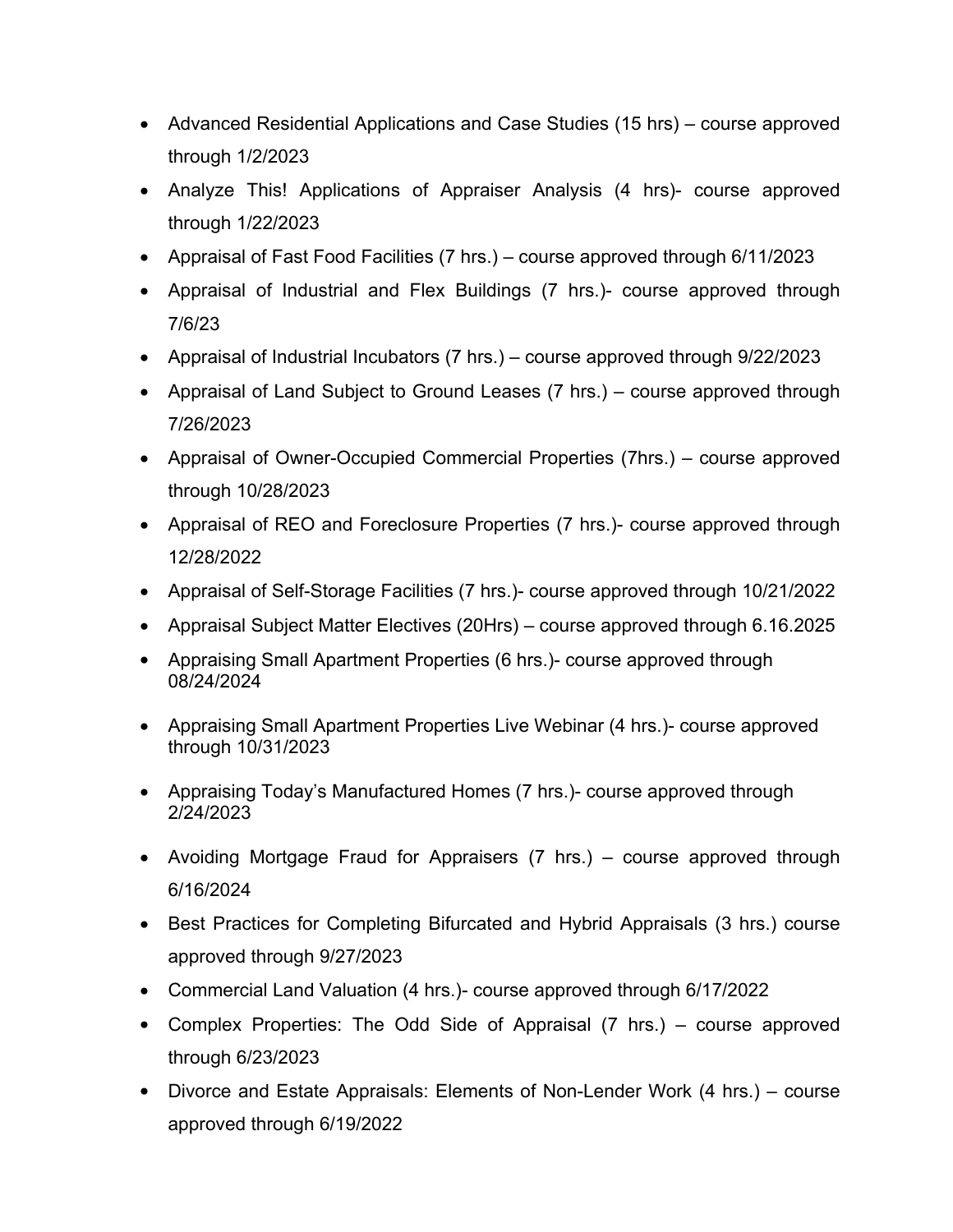- Essential Elements of Disclosures and Disclaimers (5 hrs.) course approved through 6/30/22
- Evaluations, Desktops, and Other Limited Scope Appraisals (4 hrs.) course approved through 3/26/2024
- Evaluating Today's Residential Appraisal: Reliable Review (7 Hrs.) course approved through 2/26/2024
- Fannie Mae Appraisal Guidelines: Debunking the Myths (4 hrs.) course approved through 6/24/2022
- Fair Housing, Bias and Discrimination (4 Hrs) course approved through 1.23.2025
- General Report Writing and Case Studies (30 hrs.) Course approved through 4/30/2025
- Green Building Concepts for Appraisers (7 hrs.)- course approved through 2/11/2024
- Guidelines for Fannie Mae Appraisals (5 hrs)- course approved through 5/19/2022
- Income Approach Case Studies for Commercial Appraisal (4 hrs.)- course approved through 6/17/2023
- Intermediate Income Approach Case Studies for Commercial Appraisers (4 hrs.)course approved through 09/25/2023
- Introduction to Commercial Appraisal Review (7 hrs)- course approved through 3/22/2023
- $\bullet$  Introduction to Expert Witness Testimony for Appraisers  $-$  To Do or Not to Do (4 hrs.) – course approved through 6/2/2022
- Land and Site Valuation (7 hrs.) course approved through 8/21/2023
- Live Webinar: New Construction Essentials: Luxury Homes (3 hrs.) course approved through 10/12/2024
- Live Webinar: The Fundamentals of Appraising Luxury Homes (4 hrs.) course approved through 11/8/2024
- Managing Appraiser Liability (6 hrs.) course approved through 4/24/2024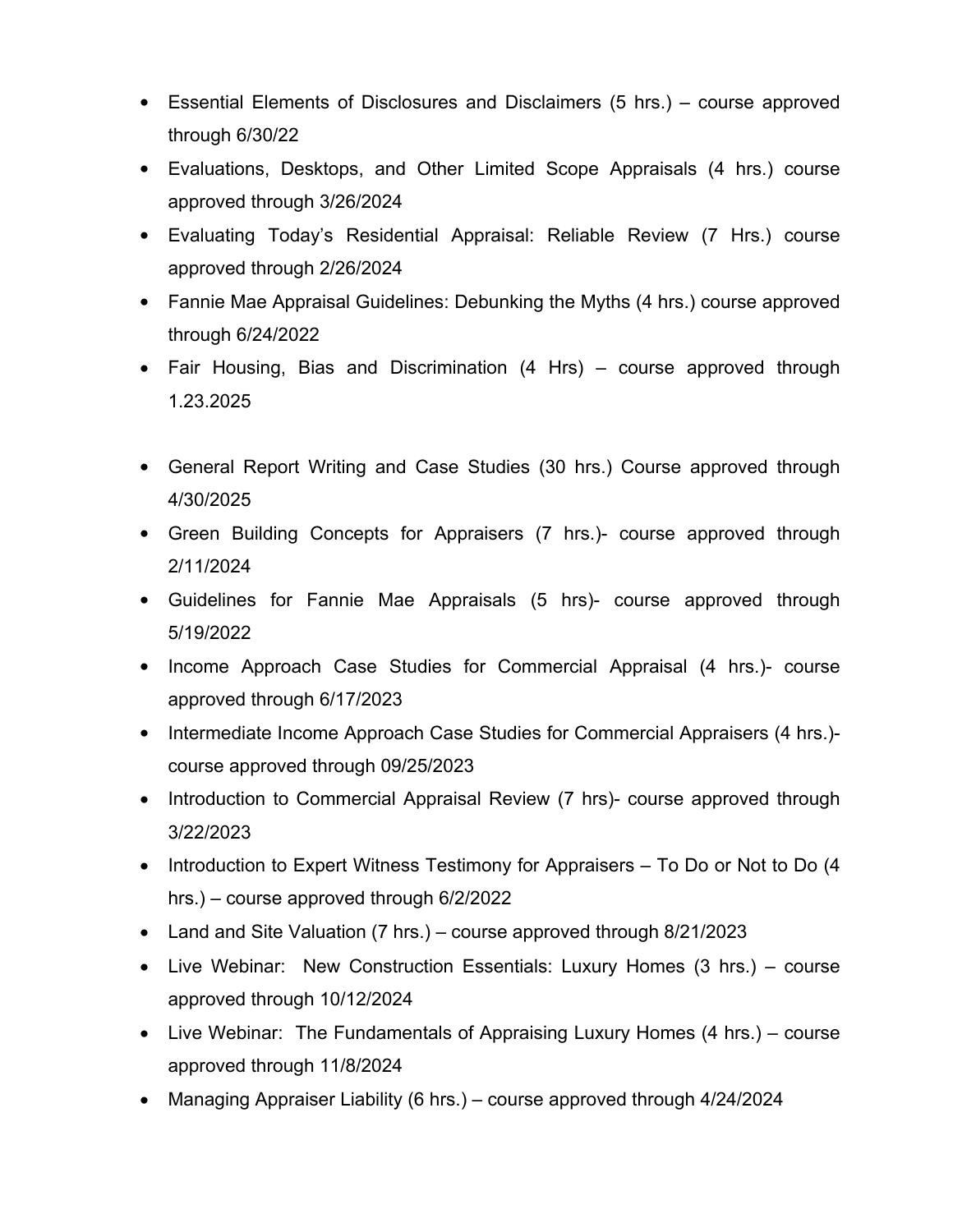- New Construction Essentials: Luxury Homes (3 hrs.)- course approved through 2/26/2025
- Relocation Appraisal and the New ERC Form (6 hrs.) course approved through 2/18/22
- Residential Appraisal Review and USPAP Compliance (7 hrs.) course approved through 12/31/2022
- Residential Construction and the Appraiser (7 hrs.) course approved through 10/10/2024
- Residential Market Analysis and Highest & Best Use (15 hrs.) course approved through 11/26/2022
- Residential Report Writing: More Than Forms (7 hrs.) course approved through 1/19/2023
- Residential Property Inspection (7 hrs) course approved through 8/13/2022
- Residential Sales Comparison and Income Approaches (30 hrs.) course approved through 12/8/2024
- Statistics, Modeling and Finance (15 Hrs) Course approved through 4.15.2025
- Supervisor-Trainee Course for WV (4 hrs)- course approved through 2/24/2023
- Supporting Your Adjustments Methods for Residential Appraisers (3hrs) course approved through 7/6/2022
- That's a Violation (4 hrs.) course approved through 6/14/2023
- The Basics of Expert Witness for Commercial Appraisers (7 hrs.)- course approved through 6/30/2023
- The Cost Approach (7 hrs) course approved through 6/8/2024
- The Income Approach: An Overview (7 hrs) course approved through 8/3/2022
- The FHA Handbook 4000.1 (7 hrs.) course approved through 04/09/2024
- The Fundamentals of Appraising Luxury Homes (4 hrs.) -course approved through 2/25/2025
- The Sales Comparison Approach (7 hrs.) course approved through 3/13/23
- Understanding Luxury Home Features (7 hrs.) course approved through 2/28/2025
- Uniform Appraisal Standards for Federal Land Acquisitions (Yellow Book) Course (14 hrs)- course approved through 4/30/2024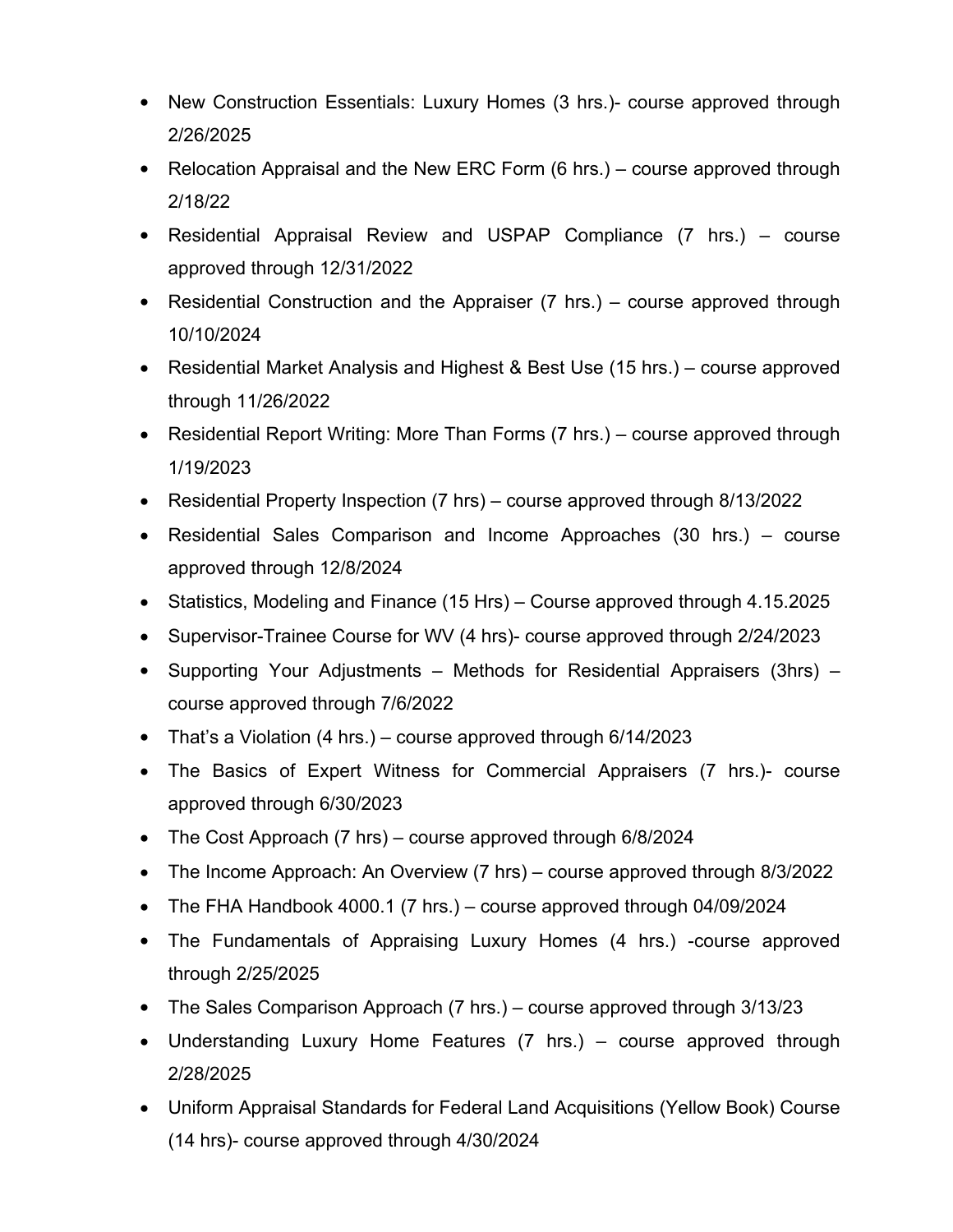- Valuation of Residential Green Buildings (4 hrs.) course approved through 2/21/2024
- Valuation of Residential Solar (3 hrs.) course approved through 2/24/24
- WV Appraisal Law (3 hrs.)- course approved thorough 1/13/2023

# Live Webinars

- 2022-2023 7 Hour National USPAP Update (7 Hrs) Course approved through 12/31/2023
- Adjustment Support for Residential Appraisers (4 hrs.) course approved through 12/12/2022
- Appraising Complex Residential Properties (3 hrs.) course approved through 1/21/23
- Appraising Condominium Units (3 Hrs.) course approved through 9/21/2024
- Appraisal Practices of Manufactured Housing (4 hrs) course approved through 10/11/2022
- Appraising Small Apartment Properties (4 hrs.) course approved through 10/31/2023
- A Review of Disciplinary Cases (3 hrs.) course approved through 7/25/2023
- Be Compliant and Competitive with Restricted Appraisal Reports (3 hrs.)- course approved through 11/30/2023
- Bifurcated and Hybrid Appraisals: A Practical Approach (4 Hrs.) course approved through 10/4/2024
- Diversify Your Appraisal Practice with Estate Appraisals (3 Hrs.) course approved through 9/10/2024
- Expert Witness Testimony  $-$  To Do or Not to Do  $(4 \text{ hrs.}) -$  course approved through 7/4/2024
- Fannie Mae Appraisal Guidelines (4 hrs.) course approved through 6/23/2024
- Focus on FHA Minimum Property Requirements (4 Hrs.) course approved through 1/8/2025
- Fundamentals of Expert Witness Testimony (4 Hrs.) course approved through 9/21/2024
- **ISSUES in Appraiser Liability (4 hrs.)** course approved through  $12/31/2022$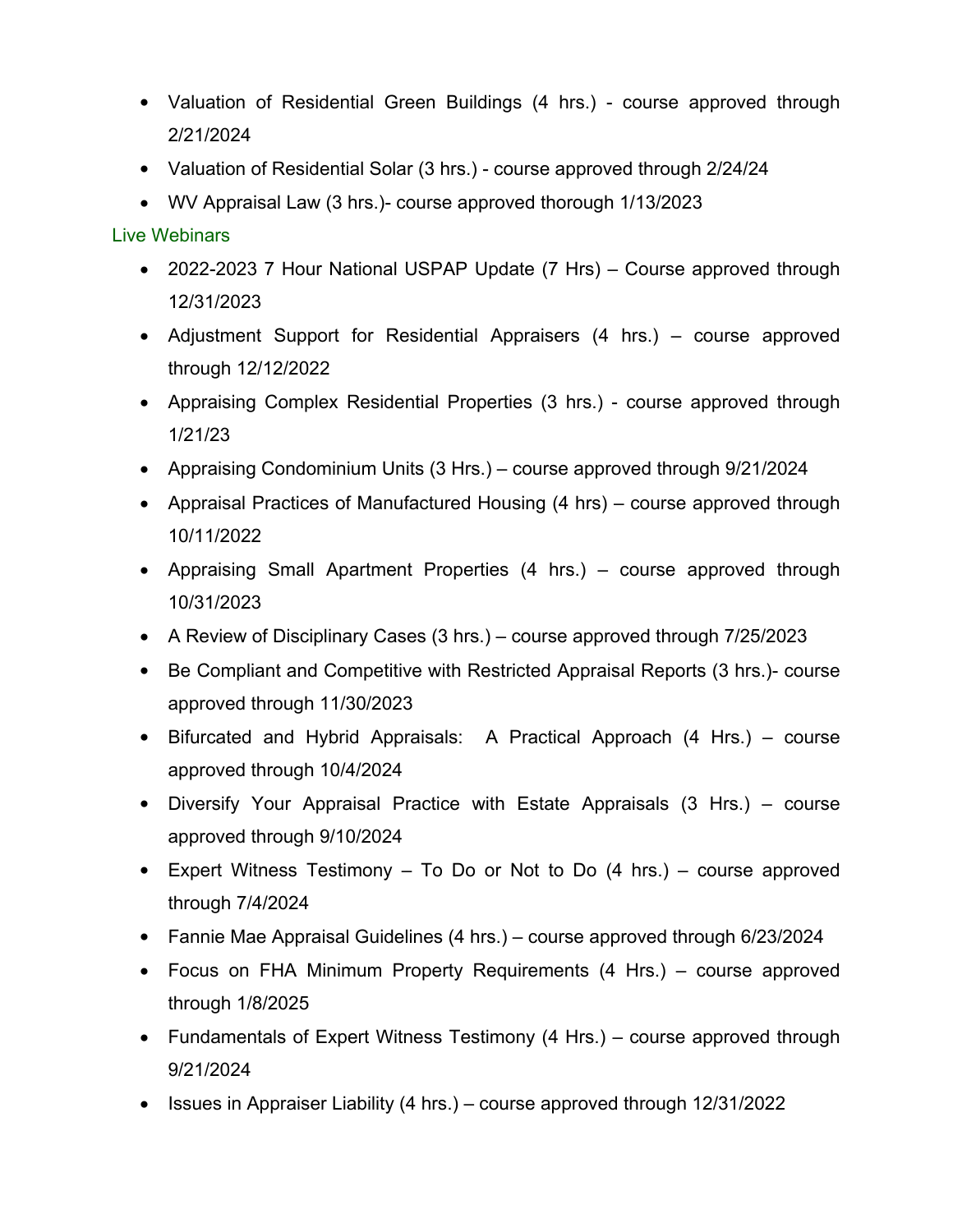- Market Disturbances Market Analysis in Atypical Markets and Cycles (4 Hrs.) course approved through 10/4/2024
- Measuring 1-4 Unit Residential Properties with ANSI Z765 Standards (4 Hrs.) course approved through 10/21/2024
- Mortgage Lending Appraisal Requirements: Fannie Mae and Freddie Mac (7 Hrs.) – course approved through 10/12/2024
- Recognizing Mortgage Fraud and It's Effects (4 hrs.) course approved through 12/31/2022
- REO Appraisal: Guidelines and Best Practices (4hrs.) course approved through 3/22/2023
- Residential Property Inspection (3 hrs.)- course approved through 1/28/23
- Residential Property Inspections: An Appraiser's Perspective (7 Hrs.) course approved through 10/12/2024
- Residential Report Writing and Case Studies (15 hrs.)- course approved through 9/19/2023
- Supporting Adjustments: The Journey from Analysis to Adjusting (4 Hrs.) course covered through 9/30/2024
- The Appraisal of 2-4 Unit Properties (4 hrs.) course approved through 10/27/2023
- The Appraiser's Guide to HUD Handbook 4000.1 (7 Hrs.) Course approved through 8/18/2024
- The New FHA Handbook 4000.1- Live Webinar (5 hrs.)- course approved through 7/4/2024
- Using Appraisal Report Templates Responsibly (3 Hrs.) course approved through 9/30/2024
- Valuation of Residential Solar (3 Hrs.) course approved through 9/8/2024
- Work File Your Best Defense against an Offense (5 hrs.) course approved through 6/29/24

McKissock April Live Webinars

| Start Date/Time | End Date/Time   Course Name |                                              | Hours |
|-----------------|-----------------------------|----------------------------------------------|-------|
| 4/1/22 11:00    |                             | 4/1/22 2:00   Live Webinar: New Construction |       |
| AM              |                             | <b>PM</b>   Essentials: Luxury Homes         |       |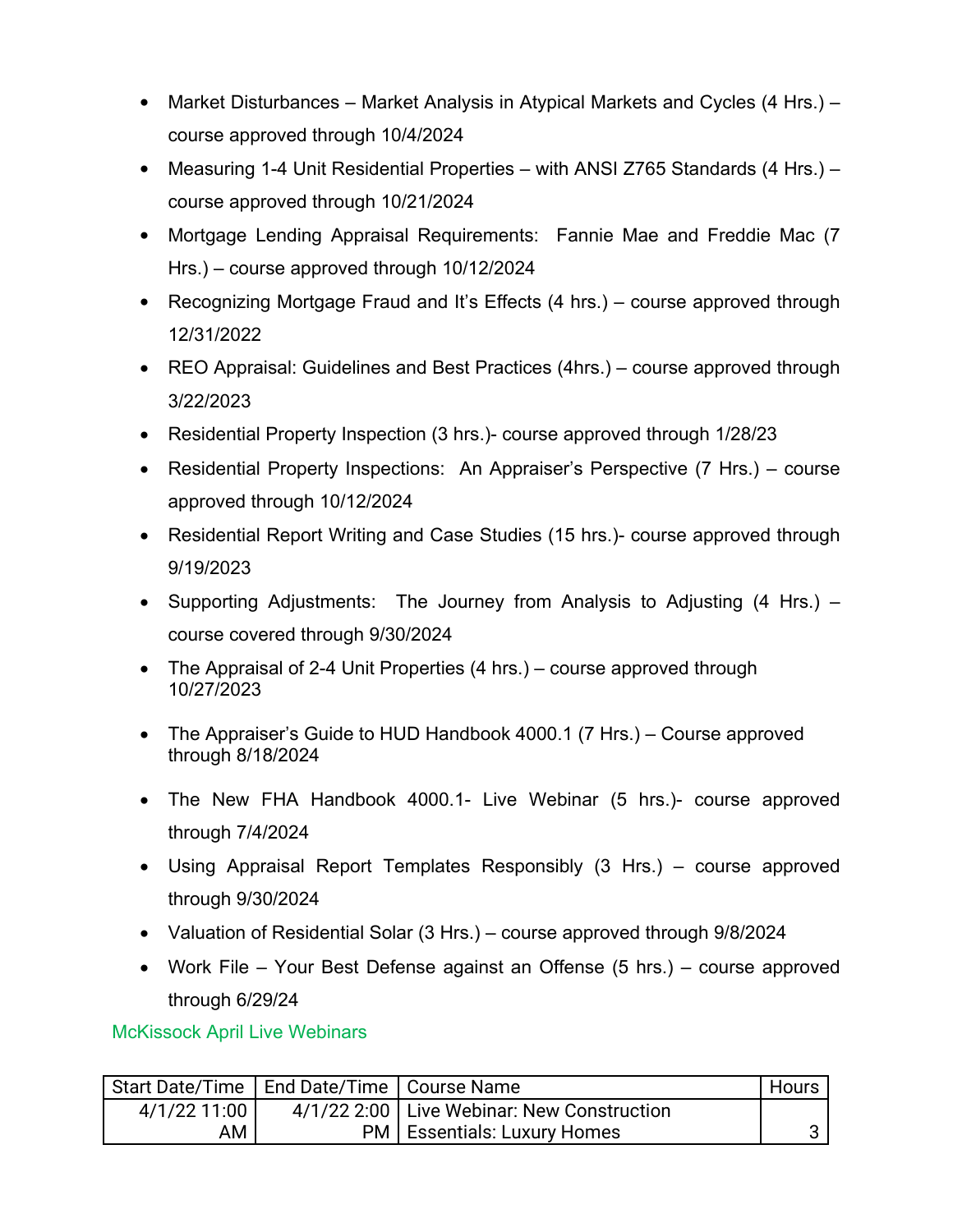| 4/1/22 12:00   |               | 4/1/22 4:00   Live Webinar: Supporting Adjustments: |   |
|----------------|---------------|-----------------------------------------------------|---|
| PM             | PM            | The Journey from Analysis to Adjusting              | 4 |
|                |               | Live Webinar: 2022-2023 7-hr National               |   |
|                | 4/5/22 4:30   | USPAP Update Course April 4-5, 2022.                |   |
| 4/4/22 1:00 PM | PM            | Mon/Tue-3.5 Hrs                                     | 7 |
|                | 4/4/22 5:00   | Live Webinar: Appraising Condominium                |   |
| 4/4/22 2:00 PM | <b>PM</b>     | <b>Units</b>                                        | 3 |
|                |               | Live Webinar: Measuring 1-4 Unit                    |   |
|                | 4/5/22 6:00   | Residential Properties-with ANSI Z765               |   |
| 4/5/22 2:00 PM | PM            | Standard                                            | 4 |
| 4/6/22 10:00   | 4/6/22 6:00   | Live Webinar: Residential Property                  |   |
| AM             | PM            | Inspections: An Appraiser's Perspective             | 7 |
| 4/6/22 12:00   | 4/6/22 3:00   | Live Webinar: Valuation of Residential              |   |
| PM             | <b>PM</b>     | Solar                                               | 3 |
| 4/7/22 10:00   | 4/7/22 6:00   | Live Webinar: 2022-2023 7-hr National               |   |
| AM             | PM            | <b>USPAP Update Course</b>                          | 7 |
|                | $4/7/22$ 5:00 | Live Webinar: REO Appraisal: Guidelines             |   |
| 4/7/22 1:00 PM | <b>PM</b>     | and Best Practices                                  | 4 |
|                |               | Live Webinar: Learning From the                     |   |
| 4/8/22 11:00   | 4/8/22 2:00   | Mistakes of Others: Appraisal Disciplinary          |   |
| AM             | PM            | <b>Case Studies</b>                                 | 3 |
| 4/8/22 12:00   | 4/8/22 4:00   | Live Webinar: Bifurcated and Hybrid                 |   |
| PM             | PM            | Appraisals: A Practical Approach                    | 4 |
| 4/11/22 12:00  | 4/11/22 4:00  | Live Webinar: Focus on FHA Minimum                  |   |
| PM             | PM.           | <b>Property Requirements</b>                        | 4 |
| 4/11/22 2:00   | 4/11/22 5:00  | Live Webinar: Diversify Your Appraisal              |   |
| PM             | PM            | <b>Practice with Estate Appraisals</b>              | 3 |
| 4/12/22 10:00  | 4/12/22 6:00  | Live Webinar: 2022-2023 7-hr National               |   |
| AM             | PM            | <b>USPAP Update Course</b>                          | 7 |
|                |               | Live Webinar: Market Disturbances-                  |   |
| 4/12/22 1:00   | 4/12/22 5:00  | Market Analysis in Atypical Markets and             |   |
| PM             | <b>PM</b>     | Cycles                                              | 4 |
| 4/13/22 12:00  | 4/13/22 4:00  | Live Webinar: Supporting Adjustments:               |   |
| PM             | <b>PM</b>     | The Journey from Analysis to Adjusting              | 4 |
|                |               | Live Webinar: Measuring 1-4 Unit                    |   |
| 4/13/22 2:00   | 4/13/22 6:00  | Residential Properties-with ANSI Z765               |   |
| PM             | <b>PM</b>     | Standard                                            | 4 |
| 4/14/22 10:00  | 4/14/22 6:00  | Live Webinar: The Appraiser's Guide to              |   |
| AM             | <b>PM</b>     | HUD Handbook 4000.1                                 | 7 |
| 4/19/22 1:00   | 4/19/22 5:00  | Live Webinar: Bifurcated and Hybrid                 |   |
| PM             | PM.           | <b>Appraisals: A Practical Approach</b>             | 4 |
| 4/20/22 10:00  | 4/20/22 6:00  | Live Webinar: 2022-2023 7-hr National               |   |
| AM             | <b>PM</b>     | <b>USPAP Update Course</b>                          | 7 |
| 4/20/22 1:00   | 4/20/22 5:00  | Live Webinar: The Fundamentals of                   |   |
| PM             | <b>PM</b>     | <b>Appraising Luxury Homes</b>                      | 4 |
| 4/21/22 1:00   | 4/22/22 4:30  | Live Webinar: 2022-2023 7-hr National               | 7 |
| PM             | <b>PM</b>     | USPAP Update Course April 21-22, 2022.              |   |
|                |               |                                                     |   |